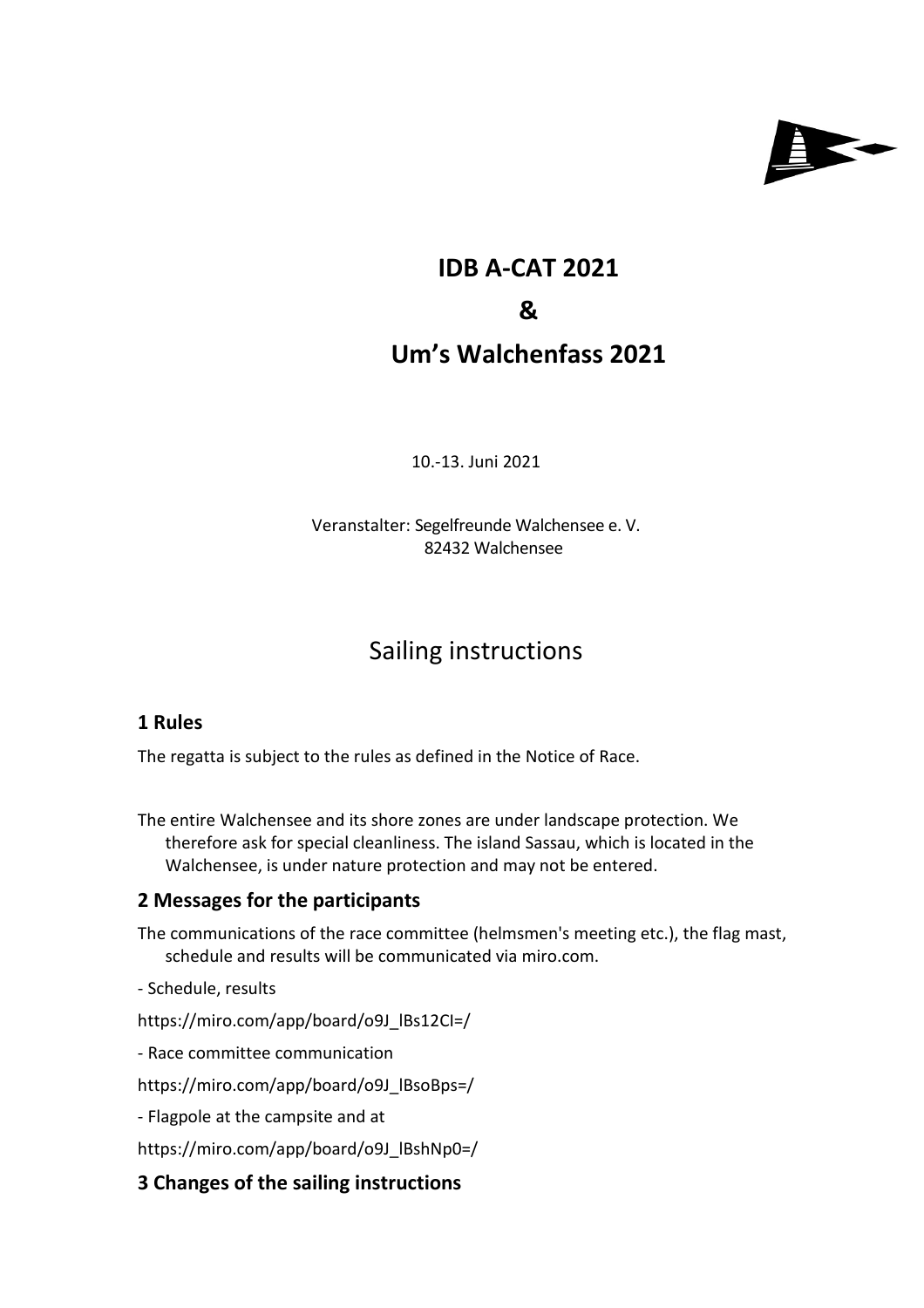Any change in the sailing instructions will be announced at least one hour before readiness to sail.

#### **4 Signals ashore**

Signals ashore will be placed on the flagpole near the access to the water.

Meaning of the flags on the flagpole ashore :

- Flag "L": An announcement is posted on the official board or online.
- Flag "D": Ready for departure. It is intended to start the next race. The announcement signal will be given at the earliest, but in case of appropriate wind conditions punctually 60 minutes after setting D.
- Flag "AP": Start postponement. The announcement signal will be given at the earliest, but in case of appropriate wind conditions punctually 60 minutes after taking down AP.
- Flag "Y": put on personal flotation devices before departure. WR 40 is unlimited on the water. This changes the preface to part 4.
- Flag AP over flag H: boats are not allowed to leave the harbor. This changes race signal AP over H.

#### **5 Schedule of races**

Date and number of races are given in the respective notice of race.

#### **6 Course**

- The sketches in item 21) of these Sailing Instructions show the courses including the approximate angles between the legs, the order in which the course marks are to be passed, and the side on which they are to be left. The course to be sailed is indicated by setting the number pennants no later than the announcement signal.
- If the diagram shows a 1st mark with a marker buoy, it can be replaced by a 1st mark without a marker buoy, which is to be left on the port side.
- If a leeward gate is drawn in the diagram, the gate may also be replaced by a single lane marker to be left to port.

The 1st course mark is placed upwind.

#### **7 Course abbreviation**

Flag F on or near a course mark, repeated sound signals: sail to the finish after laps of that course mark. This changes WR 32

#### **8 Course marks**

Course marks are orange or yellow floats.

#### **9 The start**

To alert boats that a race or series of races is about to begin, an orange start line flag with a sound signal may be set at least five minutes before the announcement signal.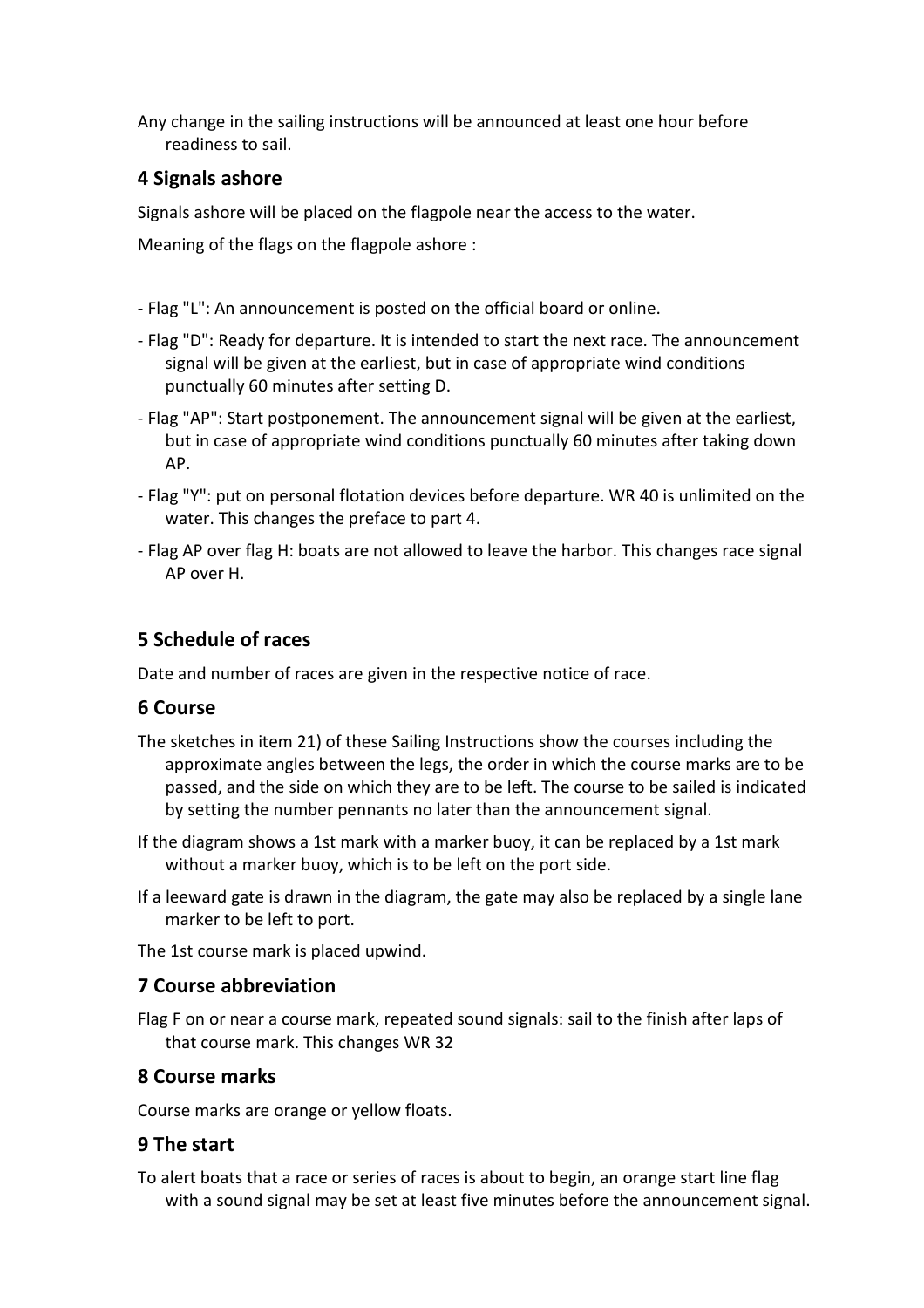Races shall be started in accordance with WR 26 using the following signals:

- Signal Minutes Flag Sound signal Announcement 5 Set class flag or flag of the starting group Set number pennant for the course to be sailed Preparation 4 P, I, Z or black set 1 minute 1 P, I, Z or black set Start 0 Strike class flag or flag of starting group Paint number pennant if necessary
- The starting line is formed by the mast of the starting vessel and a course mark on the BB side of the starting vessel. If a leeward gate is used as the port boundary of the starting line, then the course mark closest to the starting vessel shall apply.
- Boats whose announcement signal has not yet been given must keep clear of the starting area.
- In amendment to WRS, a boat starting later than 4 minutes after its starting signal will be scored DNS.
- In amendment to WRS 29.2: After a general recall, a class other than the one recalled may be started next. In each case the class called up with the announcement signal is valid.

The starting groups will be announced by notice.

| <b>Signal</b> | <b>Minuten</b> | <b>Flagge</b>                                       | Schallsignal |
|---------------|----------------|-----------------------------------------------------|--------------|
| Ankündigung   | 5              | Klassenflagge setzen bzw.<br>Flagge der Startgruppe |              |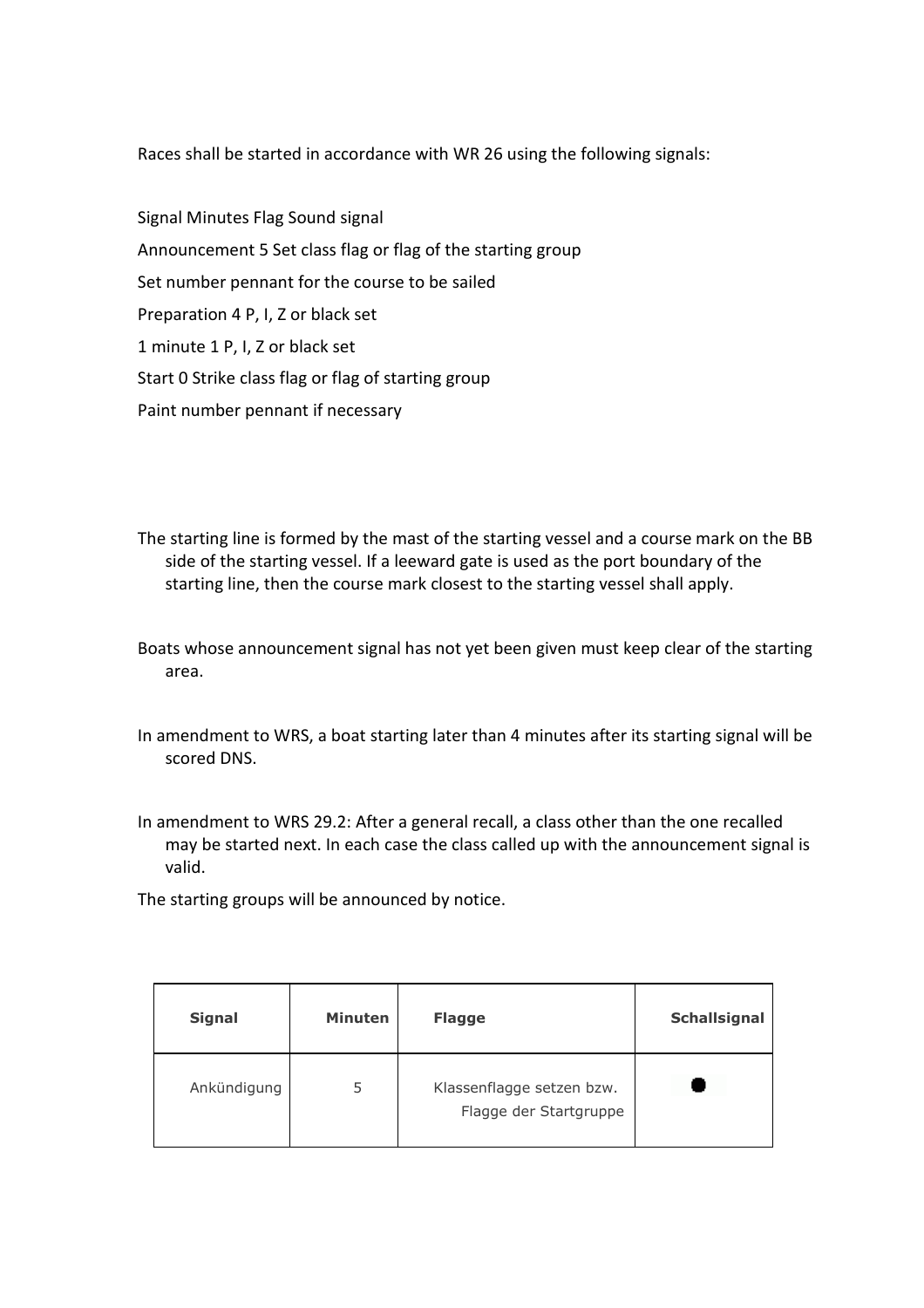|              |              | Zahlenwimpel für den zu<br>segelnden Kurs setzen          |  |
|--------------|--------------|-----------------------------------------------------------|--|
| Vorbereitung | 4            | P, I, Z oder Schwarz<br>setzen                            |  |
| 1 Minute     | $\mathbf{1}$ | P, I, Z oder Schwarz<br>streichen                         |  |
| <b>Start</b> | $\Omega$     | Klassenflagge bzw. Flagge<br>der Startgruppe<br>streichen |  |
|              |              | Ggf. Zahlenwimpel<br>streichen                            |  |

# **10 The finish**

- The finish line is formed by the mast of the finishing boat and a buoy with a yellow or red flag or one of the previous course marks.
- Boats that have violated WR 28.1 (Sailing off the course) will be scored DNF by the race committee without negotiation. (Amendment WR 63.1)
- If the flag "L" is shown on the starting or finishing boat, it means: "Another race will be started as soon as possible." (This amends WR "Race Signals.")

## **11 Penalty system**

Appendix P applies with the following modification: In amendment to WRS Rule 44, one 360° penalty turn including one tack and one gybe is considered sufficient.

Boats that have executed a penalty according to WRS 44 or P2.1 or have withdrawn from the race must confirm this in the list available in the race office within the protest period. Penalties not reported will be considered as not executed.

## **12 Time limits**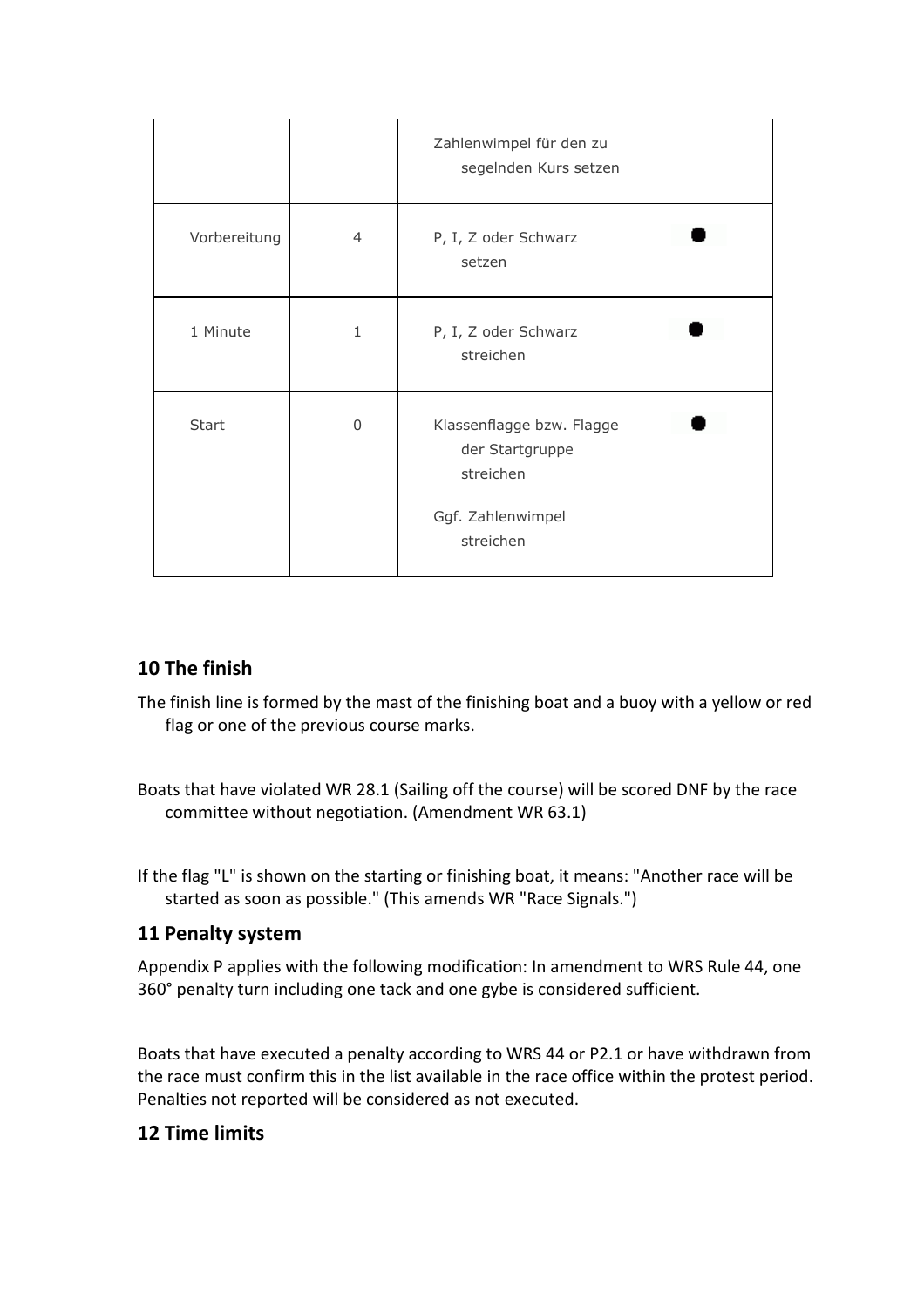A boat that has not sailed the course and passed through the finish line within 20 minutes after the first boat of the same class has properly crossed the finish line will be scored DNF. This changes WR 35, A4 and A5.

If no boat has crossed the finish line within 60 minutes, the race will be abandoned.

The target time is 40 minutes. Failure to meet the target time is not grounds for a request for redress. This changes WR 62-1(a).

#### **13 Protests and requests for redress**

Any boat wishing to protest must notify the race committee at the finish boat. This amends WR 61.

Protest forms are available at the race office. Protests and requests for redress or reinstatement must be submitted there in writing by the appropriate deadline.

For each class, the protest deadline is 90 minutes after the finish of the last boat in the last race of the day or after the Race Committee signals "no more racing today," whichever is later.

## **14 Scoring**

See Notice of Race

## **15 Safety instructions**

Each coxswain is responsible for the proper seamanship of his/her boat in all respects.

Clothing appropriate to low water temperatures and suitable personal buoyancy aids must be worn at all times.

The carrying of marine signaling devices (Nico Signal or similar) is strongly recommended.

Only the sail number indicated in the entry form may be carried.

Crew changes must be announced in advance at the regatta office.

A boat abandoning the race must announce this immediately to the race committee or in the race office.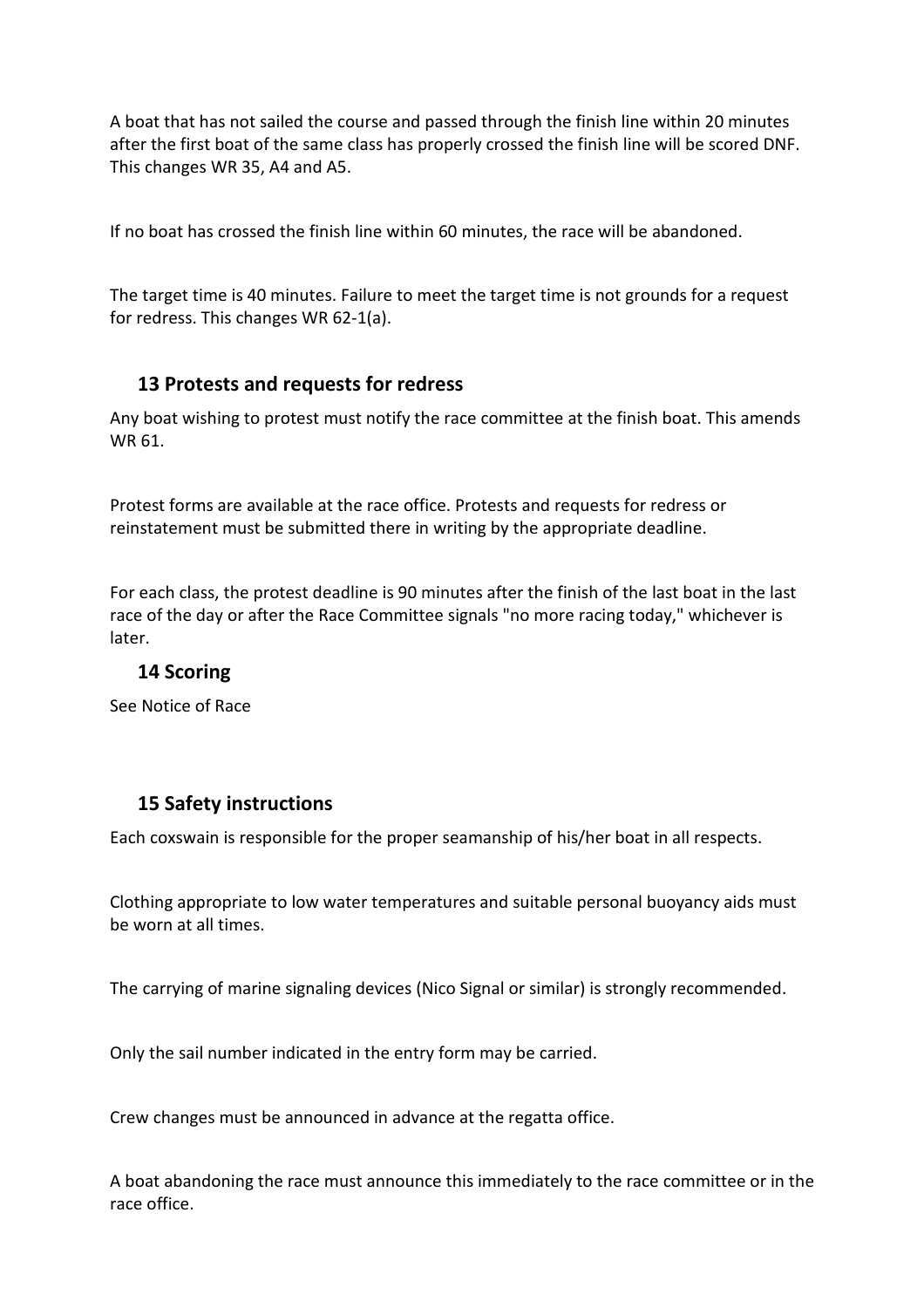## **16 Substitution of crew and equipment**

Substitution of competitors is allowed only with prior written permission of the race committee.

The replacement of damaged or lost equipment is only allowed with the permission of the race committee. The replacement must be requested from the race committee at the first reasonable opportunity.

#### **17 Disclaimer**

See Notice of Race.

#### **18 Insurance**

See Notice of Race.

## **19 Parking of boats and trailers**

The high water level of the lake reduces the available boat moorings on the beach. When parking and moving boats, trailers and cars, proceed considerately. Instructions from the regatta and campground management must be followed.

# **20 Signal list (excerpt)**

| An Land: |  |                                                                                                                                               |
|----------|--|-----------------------------------------------------------------------------------------------------------------------------------------------|
| Y        |  | Persönliche Auftriebsmittel vor dem<br>Auslaufen anlegen. WR 40 gilt<br>unbeschränkt auf dem Wasser.<br>Dies ändert das Vorwort zu Teil<br>4. |
| L        |  | An der offiziellen Tafel ist eine<br>Bekanntmachung ausgehängt                                                                                |
| D        |  | Auslaufbereitschaft. Es ist<br>beabsichtigt, die nächste<br>Wettfahrt zu starten. Das<br>Ankündigungssignal wird                              |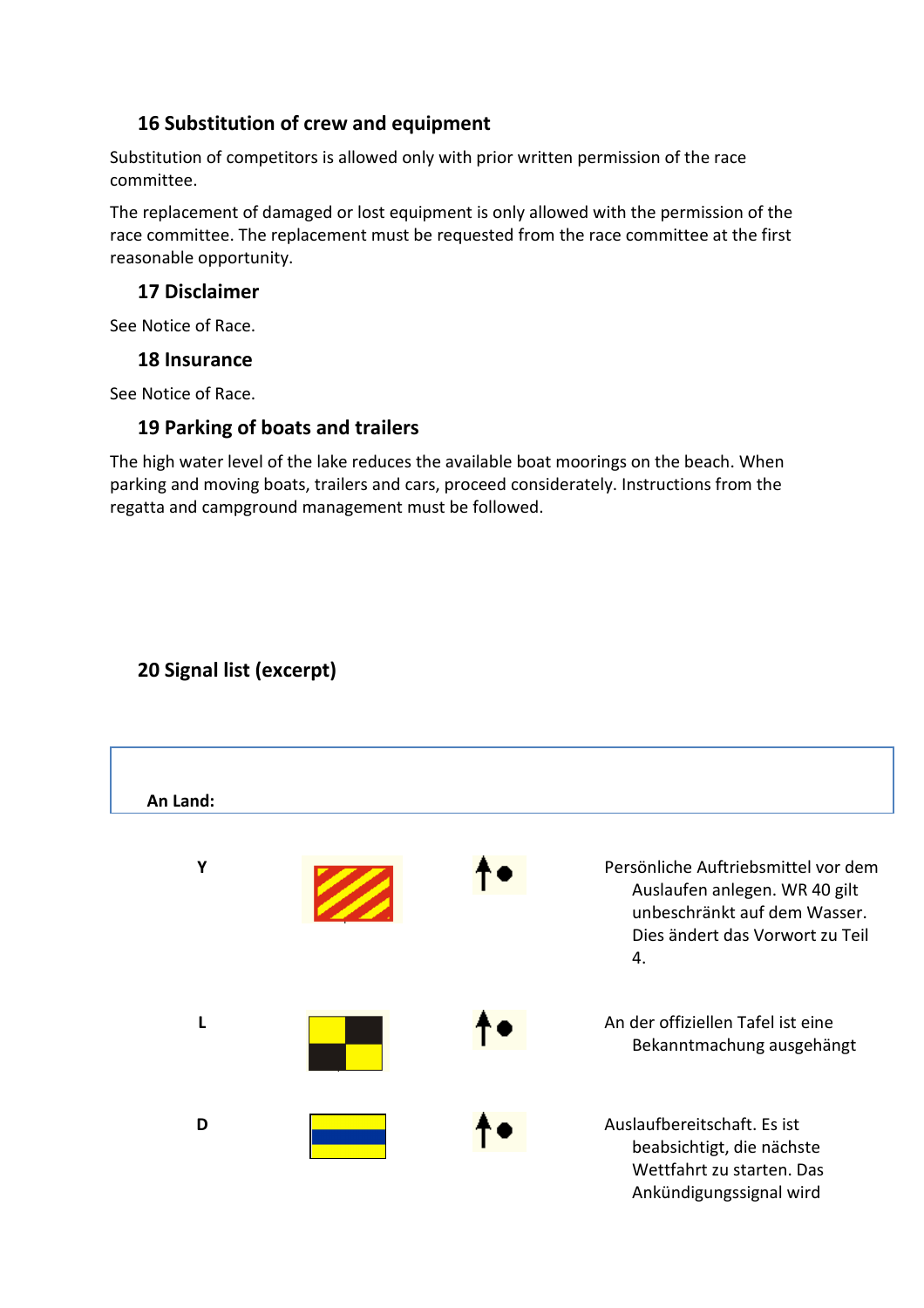frühestens 60 Minuten nach Setzen von D gegeben



| Auf dem Wasser:           |         |                                                                                             |
|---------------------------|---------|---------------------------------------------------------------------------------------------|
| P                         | ↑       | Vorbereitungssignal: - 4 Min.<br>Streichen von P: -1 Min.                                   |
| $\mathbf{I}$              | f       | Regel 30.1 ist in Kraft                                                                     |
| $\mathbf{Z}$              | ↟●↡─    | Regel 30.2 ist in Kraft                                                                     |
| <b>Black</b>              | $\bf T$ | Regel 30.3 ist in Kraft                                                                     |
| $\boldsymbol{\mathsf{X}}$ |         | Einzelrückruf                                                                               |
| 1. Hilfs-stander          |         | Allgemeiner Rückruf. 1 Minute nach<br>dem Streichen wird das<br>Ankündigungssignal gegeben. |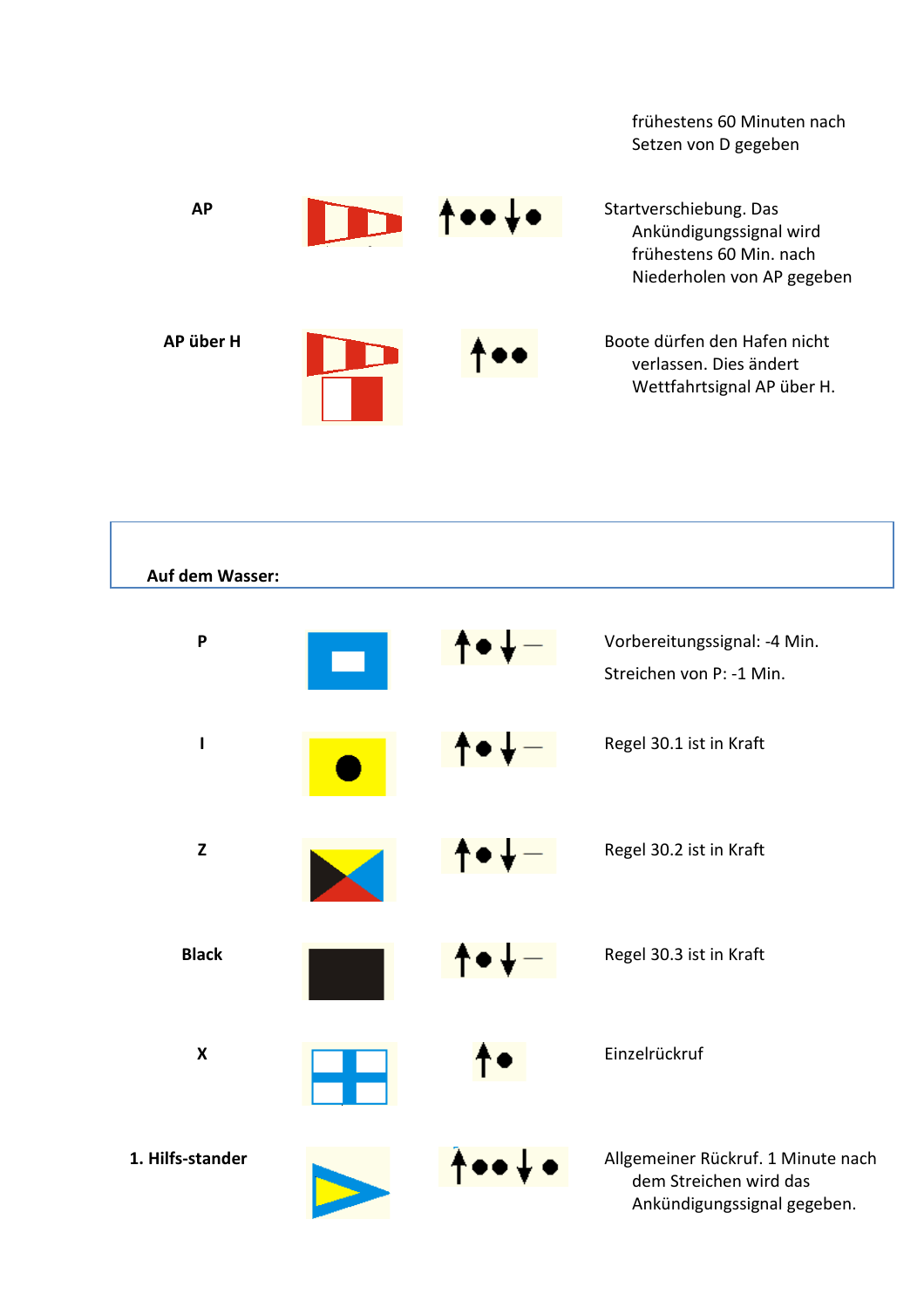| L            |  | Eine weitere Wettfahrt wird sobald<br>wie möglich gestartet                                                                               |
|--------------|--|-------------------------------------------------------------------------------------------------------------------------------------------|
| $\mathsf F$  |  | Nach Runden dieser Bahnmarke ins<br>Ziel segeln                                                                                           |
| $\mathsf{S}$ |  | Bahnabkürzung: Ziel zwischen<br>Bahnmarke und Flagge. Regel<br>32.2 ist in Kraft.                                                         |
| N            |  | Alle gestarteten Wettfahrten sind<br>abgebrochen. Rückkehr zum<br>Startgebiet. 1 Min. nach<br>Streichen erfolgt Ankündigung (-<br>5 Min.) |
| N über A     |  | Alle Wettfahrten sind abgebrochen.<br>Heute keine Wettfahrt mehr.                                                                         |
| N über H     |  | Alle Wettfahrten sind abgebrochen.<br>Weitere Signale an Land.                                                                            |
| <b>Blau</b>  |  | Das Zielschiff ist auf Position                                                                                                           |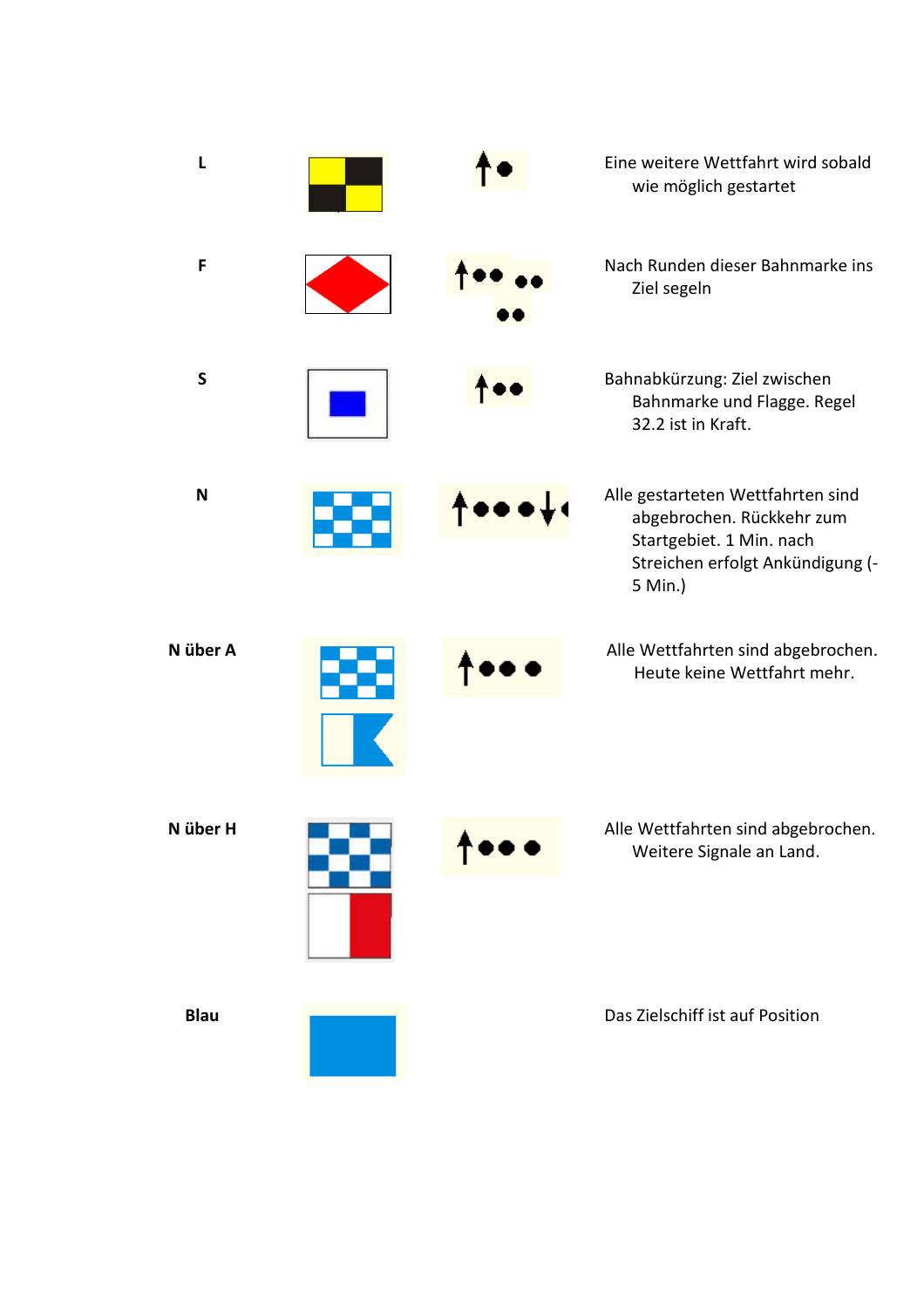Boote der Wettfahrtleitung



 $\mathsf{W}$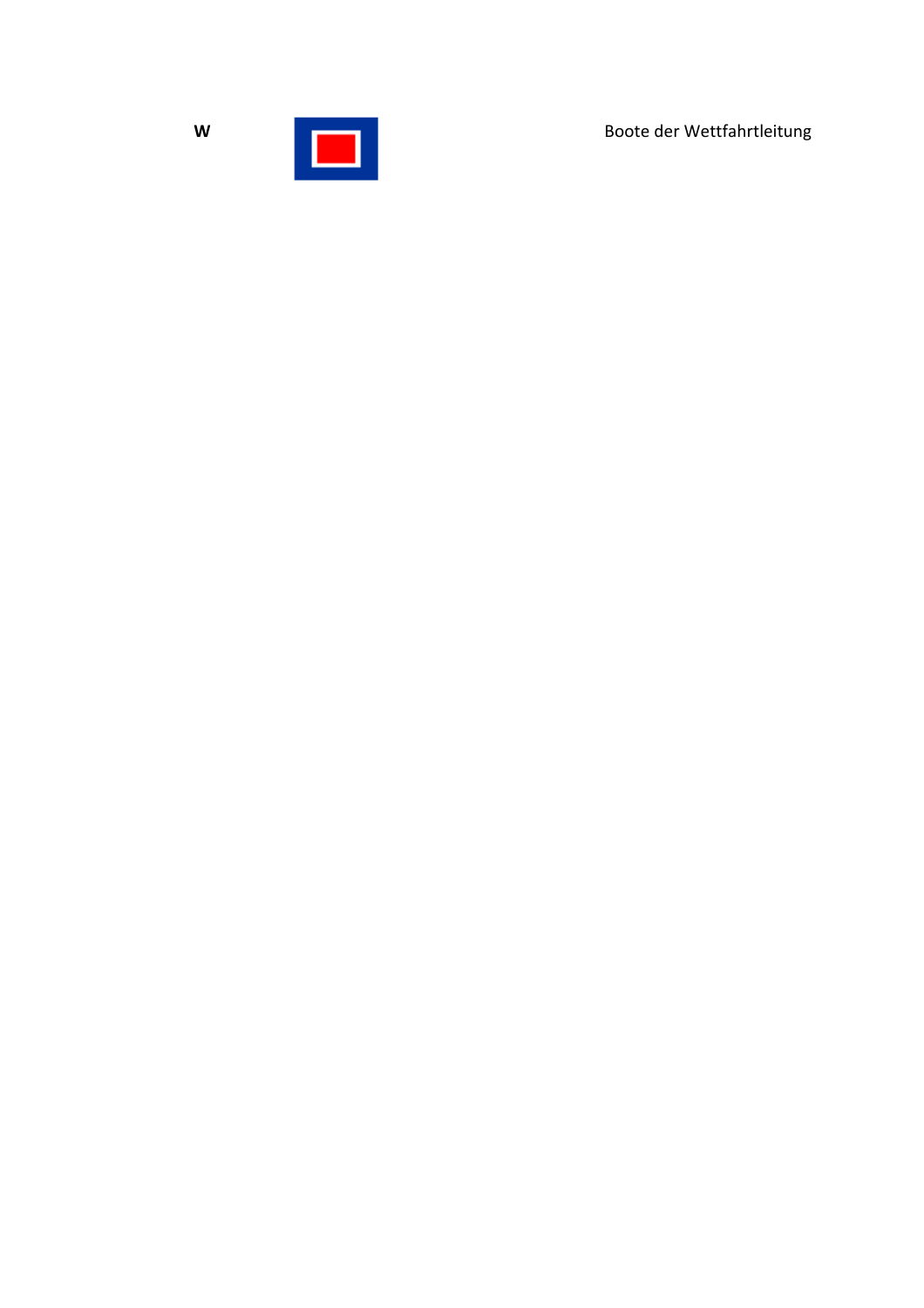#### **21 BAHNSKIZZEN**

**Die Bahnmarken 1a und 2a sind nicht obligatorisch (siehe Punkt 6 dieser Segelanweisung)** 

**Die zu segelnden Kurse werden durch Setzen des entsprechenden Zahlenwimpels vor oder mit dem Ankündigungssignal festgelegt.** 

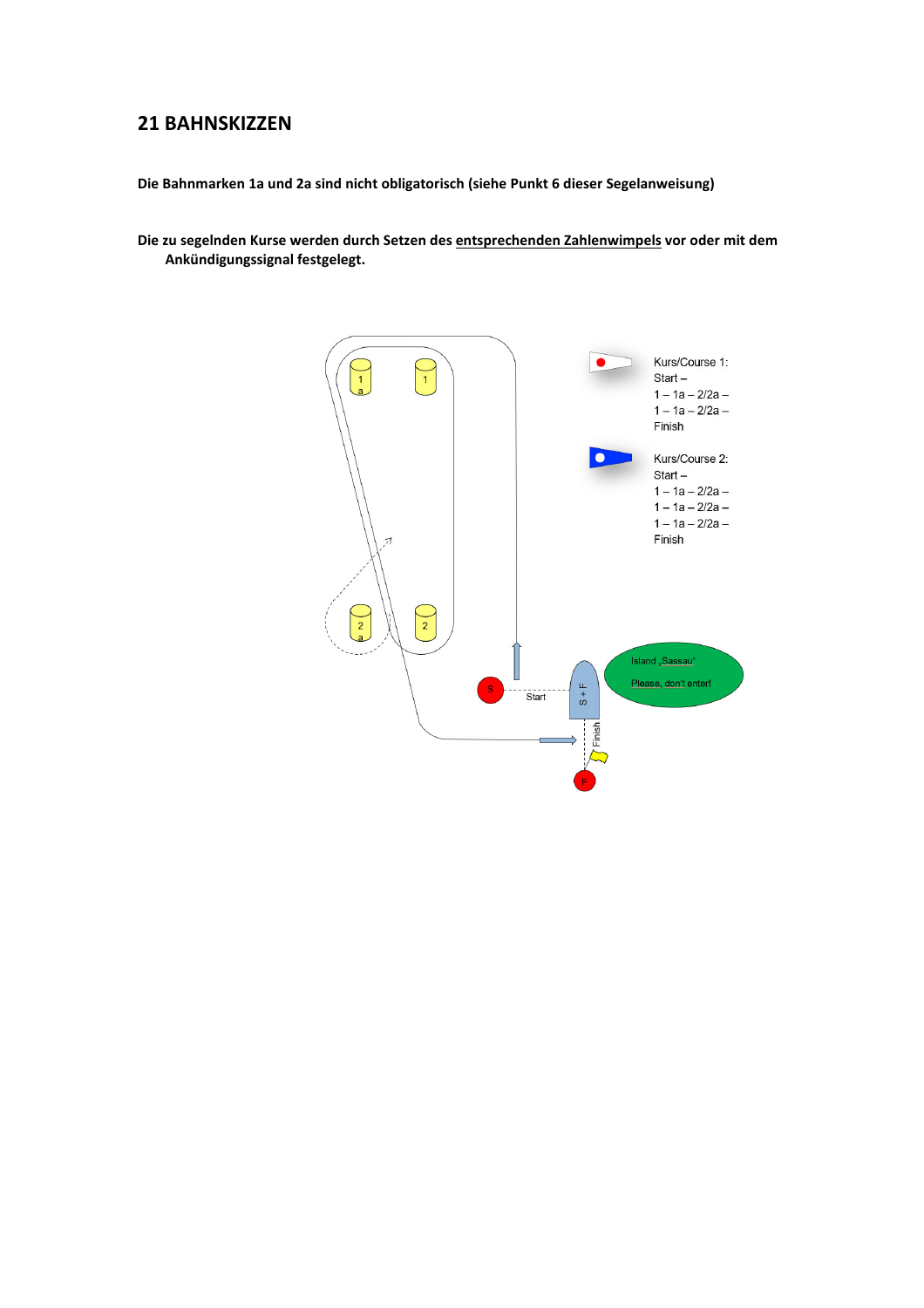